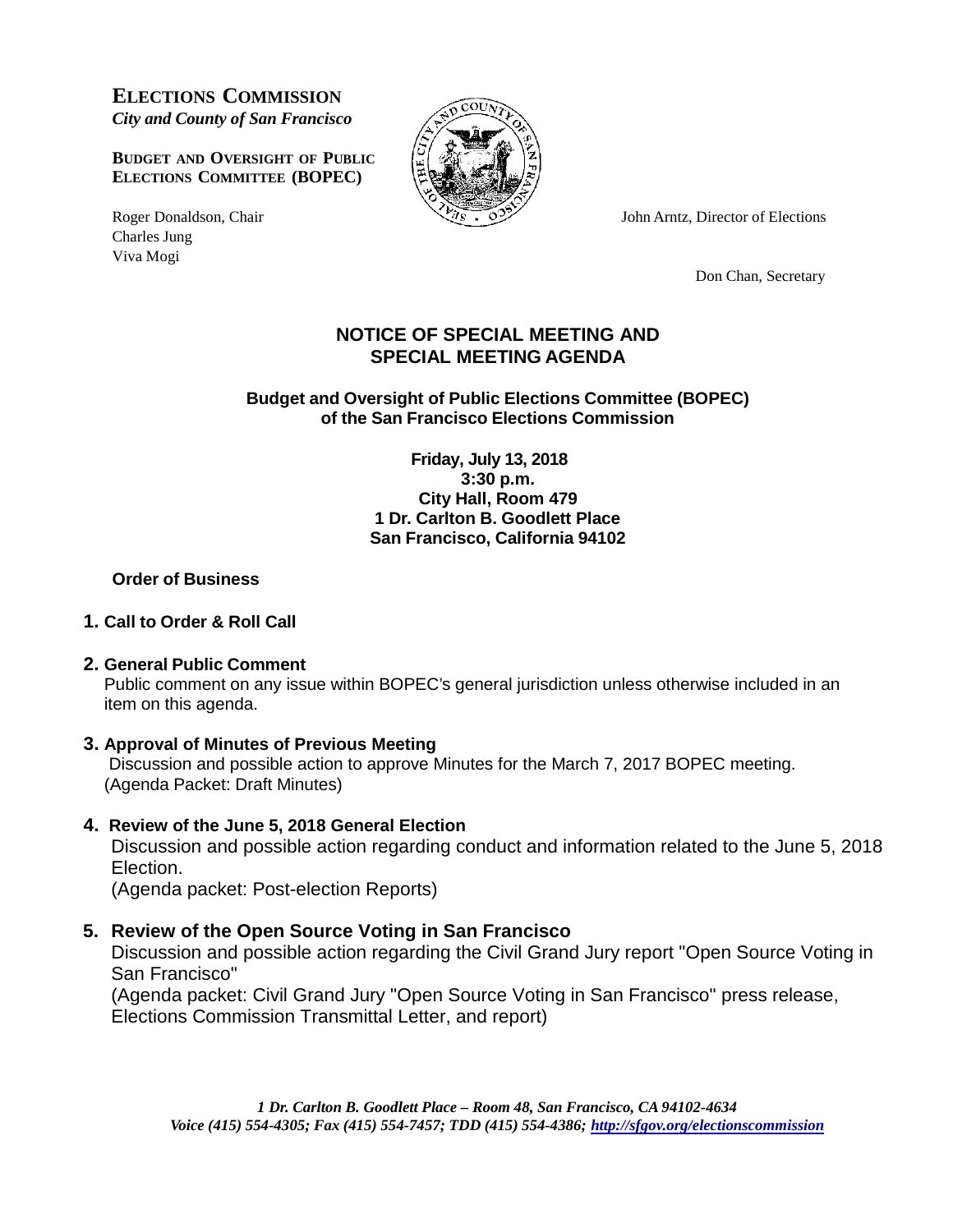#### **6. Agenda items for future meetings**

Discussion and possible action regarding items for future agendas.

#### **Adjournment**

There will be an opportunity for public comment on each agenda item.

Materials contained in the agenda packets for meetings are available for inspection and copying during regular office hours at the Department of Elections, City Hall Room 48. Materials are placed in the Elections Commission's Public Binder no later than 72 hours prior to meetings. Any materials distributed to members of BOPEC within 72 hours of the meeting or after the agenda packet has been delivered to the members are available for inspection at the Department of Elections, City Hall Room 48, in the Commission's Public Binder, during normal office hours.

**Cell phones, pagers and similar sound-producing electronic devices:** The ringing of and use of cell phones, pagers and similar sound-producing electronic devices are prohibited at this meeting. The Chair may order the removal from the meeting room of any person responsible for the ringing or use of a cell phone, pager, or other similar sound-producing electronic devices.

**Disability Access:** The BOPEC meeting will be held in Room 421, City Hall, 1 Dr. Carlton B. Goodlett Place, San Francisco, CA. The meeting room is wheelchair accessible. The nearest accessible BART station is Civic Center (Market/Grove/Hyde Streets). Accessible MUNI Metro lines are the F, J, K, L, M, N, T (exit at Civic Center or Van Ness Stations). MUNI bus lines also serving the area are the 5, 5R, 6, 7, 7R, 7X, 9, 9R, 19, 21, 47, and 49. For more information about MUNI accessible services, call 311, call (415) 701-4485, or visit [http://www.sfmuni.com.](http://www.sfmuni.com/) There is accessible curbside parking adjacent to City Hall on Grove Street and Van Ness Avenue and in the vicinity of the Veterans Building at 401 Van Ness Avenue adjacent to Davies Hall and the War Memorial Complex.

To obtain a disability-related modification or accommodation, including auxiliary aids or services, to participate in a meeting, please contact the Department of Elections at least 48 hours before the meeting, except for Monday meetings, for which the deadline is 4:00 p.m. the previous Friday. Late requests will be honored, if possible. Services available on request include the following: American sign language interpreters or the use of a reader during a meeting, a sound enhancement system, and/or alternative formats of the agenda and minutes. Please contact the Department of Elections at (415) 554- 4375 or our TDD at (415) 554-4386 to make arrangements for a disability-related modification or accommodation.

**Chemical-Based Products**: In order to assist the City's efforts to accommodate persons with severe allergies, environmental illnesses, multiple chemical sensitivity or related disabilities, attendees at public meetings are reminded that other attendees may be sensitive to various chemical-based products. Please help the City accommodate these individuals.

**KNOW YOUR RIGHTS UNDER THE SUNSHINE ORDINANCE (Chapter 67 of the San Francisco**

**Administrative Code)**: Government's duty is to serve the public, reaching its decisions in full view of the public. Commissions, boards, councils, and other agencies of the City and County exist to conduct the people's business. This ordinance assures that deliberations are conducted before the people and that City operations are open to the people's review. FOR MORE INFORMATION ON YOUR RIGHTS UNDER THE SUNSHINE ORDINANCE OR TO REPORT A VIOLATION OF THE ORDINANCE, CONTACT THE SUNSHINE ORDINANCE TASK FORCE, CITY HALL, ROOM 244, 1 DR. CARLTON B. GOODLETT PLACE, SAN FRANCISCO CA 94102-4689; PHONE: (415) 554-7724; FAX: (415) 554-7854; E-MAIL: [SOTF@SFGOV.ORG.](mailto:SOTF@SFGOV.ORG)

Copies of the Sunshine Ordinance can be obtained from the Clerk of the Sunshine Task Force, at the San Francisco Public Library, and on the City's website at [http://www.sfgov.org.](http://www.sfgov.org/)

**Lobbyist Registration and Reporting Requirements**: Individuals that influence or attempt to influence local

*1 Dr. Carlton B. Goodlett Place – Room 48, San Francisco, CA 94102-4634 Voice (415) 554-4305; Fax (415) 554-7457; TDD (415) 554-4386; <http://sfgov.org/electionscommission>*